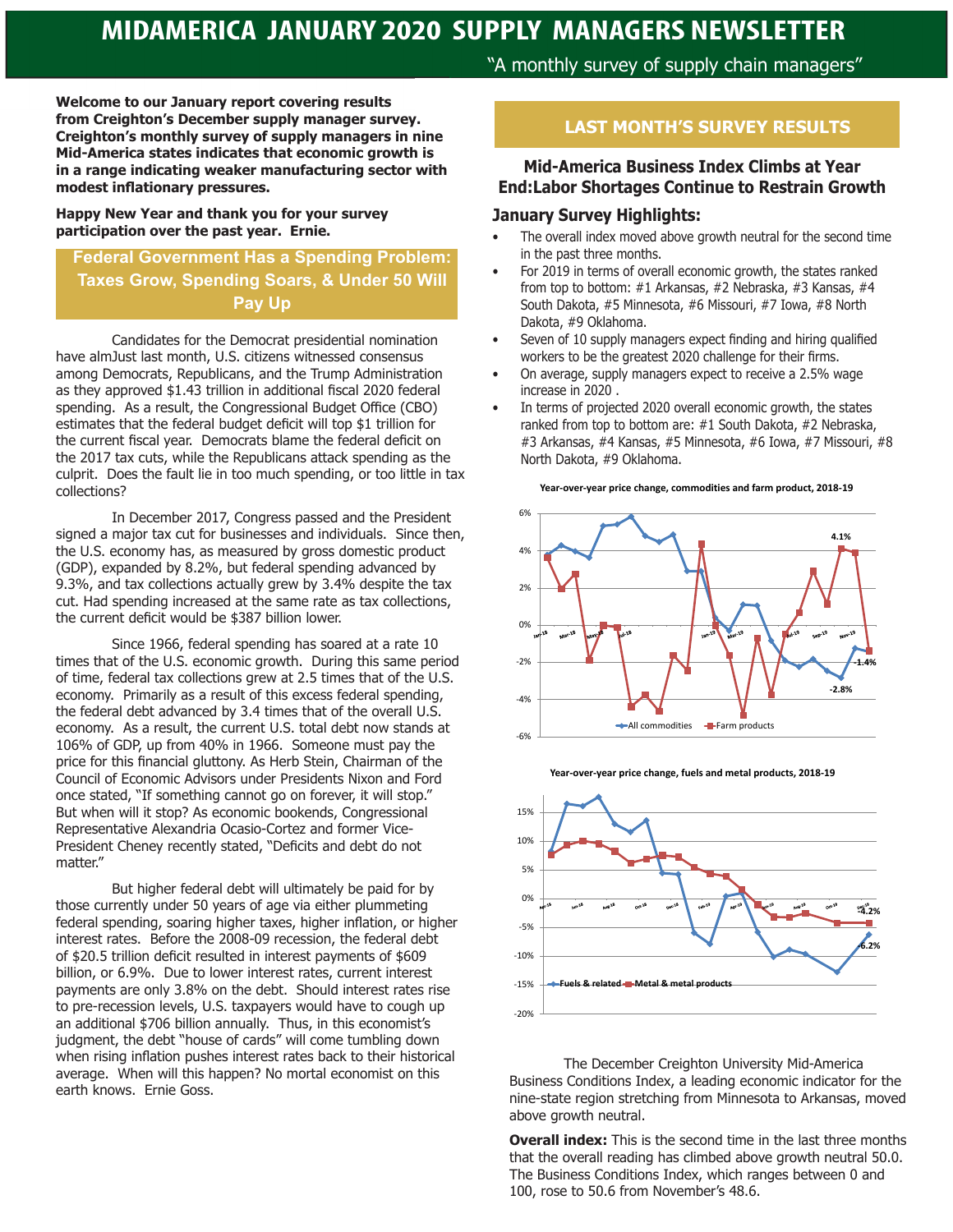Surveys over the past several months indicate that the regional manufacturing economy is being negatively impacted by the trade war with China and the global economic slowdown. This will be a drag on the overall Mid-America economy for the first half of 2020. However, I expect overall regional growth to remain soft but positive for the first half of the year.

**Employment:** The December employment index increased to 45.6 from November's very weak 37.2. The availability of workers continues to constrain job growth in the region. In December, seven of ten supply managers indicated that finding and hiring qualified workers was the greatest 2020 challenge for their firms.

The weakness in the region's manufacturing and agriculture sector has spilled over into the broader regional economy. Over the past 12 months, the Mid-America region has added jobs at a 0.7% pace, or less than half the 1.5% rate of the U.S. economy.

As a result of the weak regional manufacturing regional economy, supply managers expect a low average 2.5% wage gains for 2020.

One supply manager responded, "Biggest challenge to 2020 economic success: Everywhere in our organization is challenged to hire good, steady employees."

Tariffs should be applied to combat unfair trade practices (dumping) or due to adequate domestic supply."

**Wholesale Prices:** The wholesale inflation gauge for the month indicated only modest and declining wholesale inflationary pressures with a wholesale price index of 57.6, down from 65.7 in November.

This month, 43% of supply managers reported tariffs had increased the prices of supplies and inputs purchased by their firm. However, one supply manager said, "The increase in commodities purchased are the result of tariffs."

### **MID-AMERICA STATES**

Tariffs have, to date, had only a modest impact on our wholesale inflation gauge.

Only 17% of supply managers expect their firms to absorb the cost of tariffs. Approximately 77% indicated that ultimately consumers pay for tariffs

Another supply manager said, "Open market trade benefits a wider range of consumers over isolating certain items through tariffs."

**Confidence:** Looking ahead six months, economic optimism, as captured by the December Business Confidence Index, climbed to 57.6 from November's 52.9.

"Potential January passage of the U.S. Canada, Mexico trade agreement (USMCA) and Phase I of the trade agreement boosted the regional business confidence index for the month," said Goss.

As stated by one supply manager, "I am VERY happy to see US/China Phase 1 agreement to cancel tariffs for 12/15 and cut the Sept 1 tariffs in half.

**Inventories:** Companies expanded inventories of raw materials and supplies for the month but at a slower pace as

## "A monthly survey of supply chain managers"

the inventory index fell to 50.1 from last month's 54.6. "Supply managers expanded their inventories in anticipation of higher tariffs in the weeks and months ahead," reported Goss.

**Trade:** The regional trade numbers were mixed with new export orders increasing to a weak 43.5 from November's 39.1. On the other hand, imports were unchanged from November's 52.0. Supply managers continue to boost purchasing from abroad in anticipation of higher tariffs in the weeks and months ahead.

**Other survey components: Other components of the** December Business Conditions Index were new orders at 50.1, up from November's 48.5; the production or sales index moved higher to 48.5 from November's 44.1; and speed of deliveries of raw materials and supplies index at 54.4 declined from last month's 61.4.

The Creighton Economic Forecasting Group has conducted the monthly survey of supply managers in nine states since 1994 to produce leading economic indicators of the Mid-America economy. States included in the survey are Arkansas, Iowa, Kansas, Minnesota, Missouri, Nebraska, North Dakota, Oklahoma and South Dakota.

The forecasting group's overall index, referred to as the Business Conditions Index, ranges between 0 and 100. An index greater than 50 indicates an expansionary economy over the course of the next three to six months.

The Business Conditions Index is a mathematical average of indices for new orders, production or sales, employment, inventories and delivery lead time. This is the same methodology, used since 1931 by the Institute for Supply Management (ISM), formerly the National Association of Purchasing Management. The Mid-America report is produced independently of the national ISM.

**ARKANSAS:** The December Business Conditions Index for Arkansas climbed to 53.0 from November's 49.7. Components of the index from the monthly survey of supply managers were new orders at 54.2, production or sales at 51.4, delivery lead time at 55.3, inventories at 57.2, and employment at 46.7. For 2019, Arkansas's overall economy ranked number one in economic performance among the nine Mid-America states. Based on recent surveys, I expect the Arkansas economy, for the first half of 2020, to rank number three in the region in terms of economic performance with overall annualized inflation-adjusted GDP growth at 2.8%.

**IOWA:** After falling below growth neutral for November, the state's overall Business Conditions Index climbed above the threshold for December rising to 50.9 from 49.2 in November. Components of the overall index from the monthly survey of supply managers were new orders at 48.2, production or sales at 50.8, delivery lead time at 54.7, employment at 45.8, and inventories at 55.1. For 2019, Iowa's overall economy ranked number seven in economic performance among the nine Mid-America states. Based on recent surveys, I expect the Iowa economy, for the first half of 2020, to rank number six in the region in terms of economic performance with overall annualized inflation-adjusted GDP growth at 1.6%.

**KANSAS:** The Kansas Business Conditions Index for December increased to 52.1 from November's 51.0. Components of the leading economic indicator from the monthly survey of supply managers were new orders at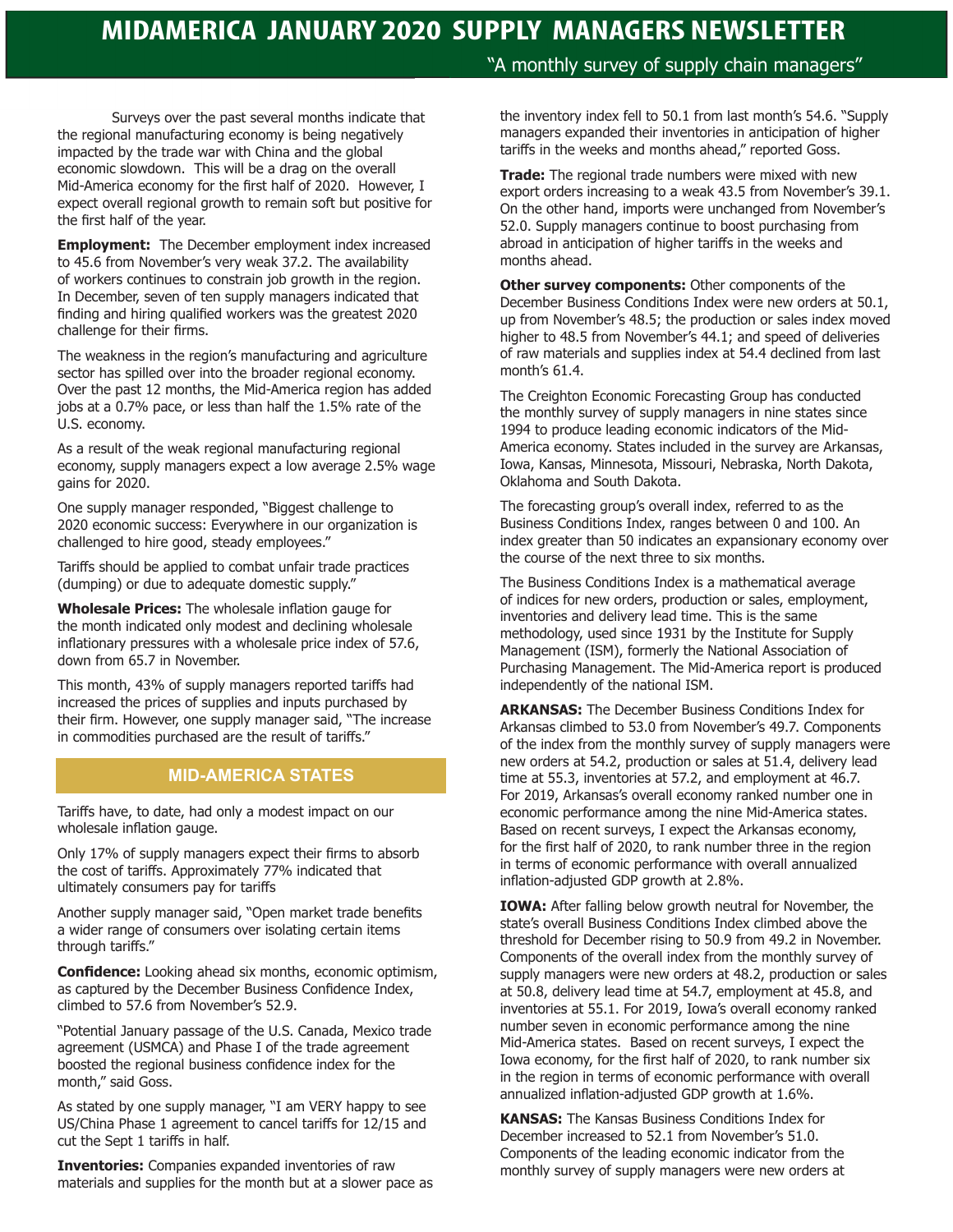54.1, production or sales at 47.3, delivery lead time at 55.3, employment at 46.7, and inventories at 57.2. For 2019, Kansas's overall economy ranked number three in economic performance among the nine Mid-America states. Based on recent surveys, I expect the Kansas economy, for the first half of 2020, to rank number four in the region in terms of economic performance with overall annualized inflation-adjusted GDP growth at 2.84%.

**MINNESOTA:** The December Business Conditions Index for Minnesota slipped to 50.7 from 50.9 in November. Components of the overall December index from the monthly survey of supply managers were new orders at 49.5, production or sales at 48.1, delivery lead time at 54.7, inventories at 55.4, and employment at 45.9. For 2019, Minnesota's overall economy ranked number five in economic performance among the nine Mid-America states. Based on recent surveys, I expect the Minnesota economy, for the first half of 2020, to rank number five in the region in terms of economic performance with overall annualized inflation-adjusted GDP growth at 1.7%

**MISSOURIi:** The December Business Conditions Index for Missouri rose to 50.5 from November's 48.4. Components of the overall index from the survey of supply managers were new orders at 49.8, production

or sales at 48.5, delivery lead time at 54.3, inventories at 54.4, and employment at 45.5. For 2019, Missouri's overall economy ranked number six in economic performance among the nine Mid-America states. Based on recent surveys, I expect the Missouri economy, for the first half of 2020, to rank number seven in the region in terms of economic performance with overall annualized inflation-adjusted GDP growth at 1.1%.

**NEBRASKA:** The Business Conditions Index climbed above growth neutral after falling below the threshold in November. The state's overall index jumped to 52.1 from 48.2 in November. Components of the index from the monthly survey of supply managers were new orders at 54.2, production or sales at 47.2, delivery lead time at 55.3, inventories at 57.3, and employment at 46.7. For 2019, Nebraska's overall economy ranked number two in economic performance among the nine Mid-America states. Based on recent surveys, I expect the Nebraska economy, for the first half of 2020, to rank number two in the region in terms of economic performance with overall annualized inflation-adjusted GDP growth at 2.85%.

**NORTH DAKOTA:** The December Business Conditions Index for North Dakota sank to 48.2 from November's 50.0. Components of the overall index were new orders at 42.1, production or sales at 49.5, delivery lead time at 53.6, employment at 44.5, and inventories at 52.1. For 2019, North Dakota's overall economy ranked number eight in economic performance among the nine Mid-America states. Based on recent surveys, I expect the North Dakota economy, for the first half of 2020, to rank number eight in the region in terms of economic performance with overall annualized inflationadjusted GDP growth at 0.9%.

**OKLAHOMA:** For a third straight month, Oklahoma's Business Conditions Index sank below growth neutral signaling slow to no growth in the months ahead. The overall index for December rose slightly to 48.4 from November's 47.8. Components of the overall December index were new orders at 42.1, production or sales at 49.5, delivery lead time at 53.6, inventories at 52.1, and employment at 44.5. For 2019, Oklahoma's overall economy ranked number nine in economic

## "A monthly survey of supply chain managers"

performance among the nine Mid-America states. Based on recent surveys, I expect the Oklahoma economy, for the first half of 2020, to rank number four in the region in terms of economic performance with overall annualized inflationadjusted GDP growth at minus 0.2%.

**SOUTH DAKOTA:** The December Business Conditions Index for South Dakota climbed to 52.3 from November's 48.9. Components of the overall index from the December survey of supply managers in the state were new orders at 54.5, production or sales at 47.2, delivery lead time at 55.4, inventories at 57.5, and employment at 46.8. For 2019, South Dakota's overall economy ranked number four in economic performance among the nine Mid-America states. Based on recent surveys, I expect the South Dakota economy, for the first half of 2020, to rank number one in the region in terms of economic performance with overall annualized inflation-adjusted GDP growth at 3.0%.

## THE BULLISH NEWS

- The last Federal Reserve meeting of the year brought no adjustment for the federal funds rate. The vote to leave short-term rates unchanged was unanimous.
- The wages of the lower-most quartile grew by 4.5% over the past year according to the Federal Reserve. while wages for the top quartile of earners increased by 2.9% over the same period.
- November export of goods, particularly crops, autos and industrial supplies, climbed 0.7% to \$136.4 billion.
- The U.S. manufacturing PMI (purchasing management index) fell to its lowest level since June 2009, the final month of the last recession.

# THE BEARISH NEWS

- Creighton's Mid-America Purchasing Management Indices (PMI) for December rose to 50.6. This is the second time in the last three months that the manufacturing reading has moved above growth neutral.
- October U.S. housing prices increased by 2.2% from 12 months earlier. Housing price growth continues to fall.
- The government budget gap was 12% bigger in the first two months of the fiscal year, as higher spending on the military and health care pushed up government outlays.

## **WHAT TO WATCH**

• ISM and Creighton's PMIs for January. On February 3, the Institute for Supply Management and Creighton University release their surveys of supply managers in the U.S. and Mid-America, respectively. This is an early reading of manufacturing growth. Both are weak and the U.S. reading is trending downward.